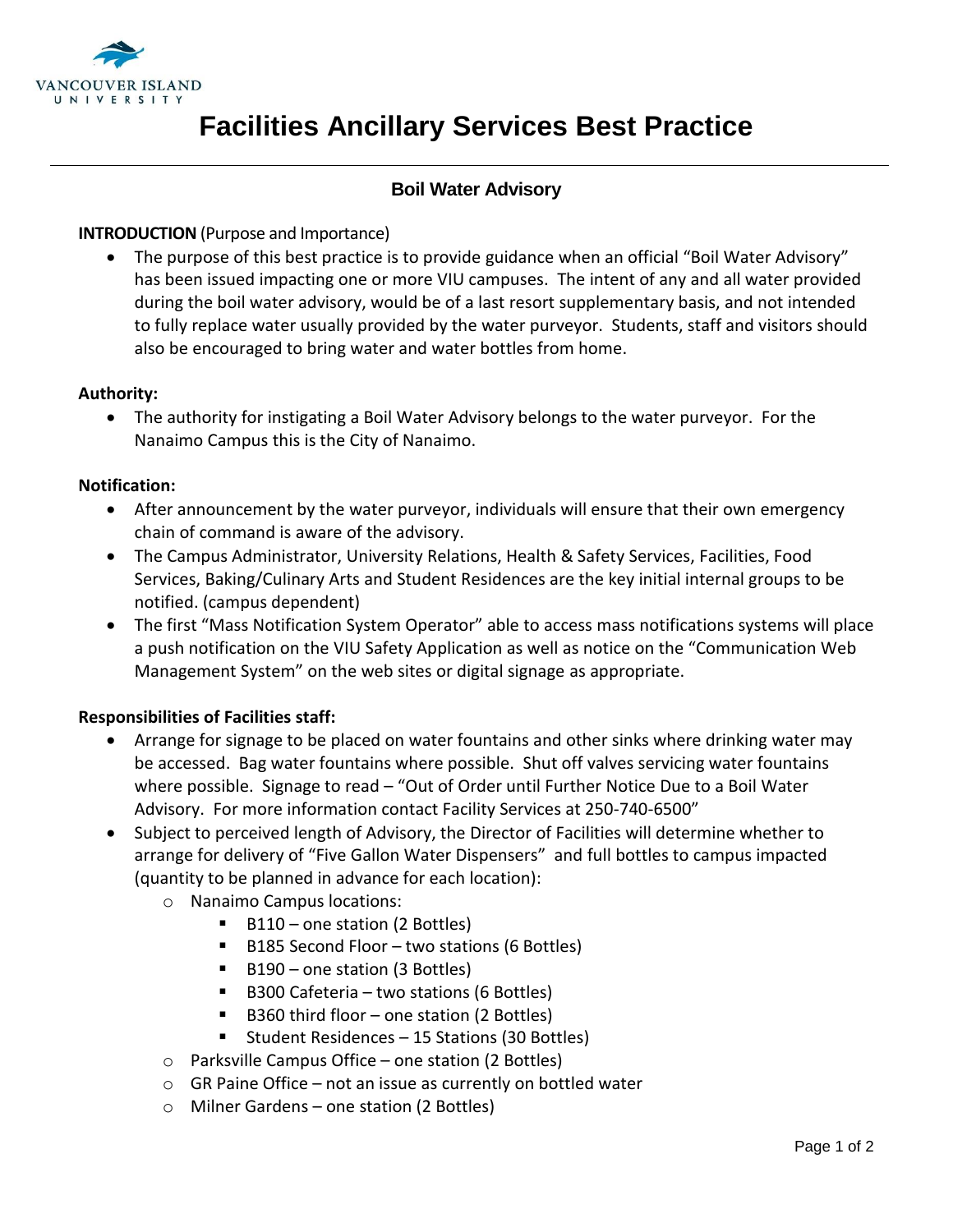- o Powell River one station (3 Bottles)
- o Cowichan Campus one station (4 Bottles)
- o Cowichan Trades Centre one station (4 Bottles)
- o Deep Bay one station (2 Bottles)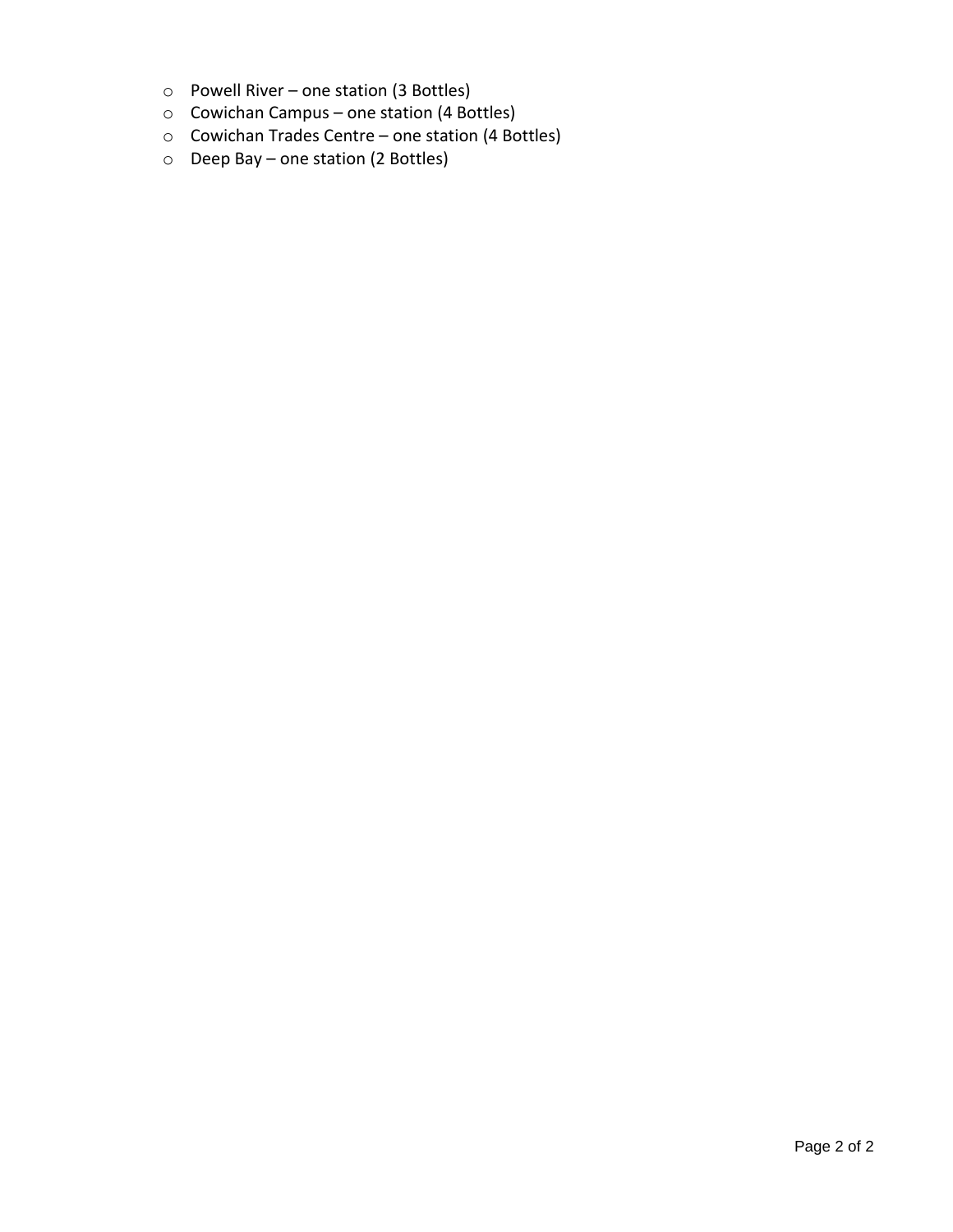# **Responsibilities of Food Services staff:**

- Subject to perceive length of Advisory, the Director of Ancillary Services will determine whether to approach VP Admin & Finance for permission to distribute single serving bottled water.
- Signage indicating Boil Water Advisory should be displayed in both Cafeterias
- Water fountains/bottle filling stations should be taped/bagged to stop their use and fountain pop should not be used during the advisory. Ice machines can be used to produce ice for nonpotable use such as required for Food safe. These ice machines need to be well signed to ensure no consumption.
- Coffee and hot drinks should be prepared at a temperature of 70-80 degrees C and held for 5 minutes before serving.
- Ensure all food services contractors (Coffee and Subway for example) are advised.
- Boil water for cooking

# **Responsibilities of University Relations staff:**

- Provide information to the VIU Community where possible, outlining where they can receive more information about the Boil Water Advisory.
- Notify the VIU Community when advisory is lifted.

# **Responsibilities of Health & Safety staff:**

- Provide notice to Facilities and University Relations when an Advisory is contemplated, or when officially issued, or when lifted.
- Keep in touch with Water Purveyors to determine estimated length of Advisory, and subsequently when the Advisory is lifted.
- Monitor sites for compliance with this Best Practice.
- Provide advice and assistance for specific Health and Safety related issues related to the Boil Water Advisory.

# **Responsibilities of Student Residences staff:**

- Arrange for signage to be placed on water fountains and other kitchen area sinks where drinking water may be accessed. Shut off valves servicing water fountains where possible. Suggested signage to read – "Out of Order until Further Notice Due to a Boil Water Advisory"
- Assist Facilities staff with the placements of water bottles and stations

# **Lifting of Boil Water Advisory**

- University Relations will inform all stakeholders that the advisory has been lifted.
- Facilities will remove signs placed and turn back on valves and uncover fountains. Filters will be replaced prior to the use of fountains where applicable. Lines should be flushed to each device previously shut down. Bottles and fill stations will be collected and placed back in storage.
- Food Services will remove signs, flush, clean and start up disabled systems including ice machines and pop fountains. Ice machines should have all ice removed that was created during the boil water advisory before flushing and cleaning.
- A Mass Notification Operator will send an All Clear push notification message on the VIU Safety App as well as clear the notices in the Communication Web Management System.
- Student Residences Staff will assist Facilities with the gathering of the stations and water bottles at the housing site.